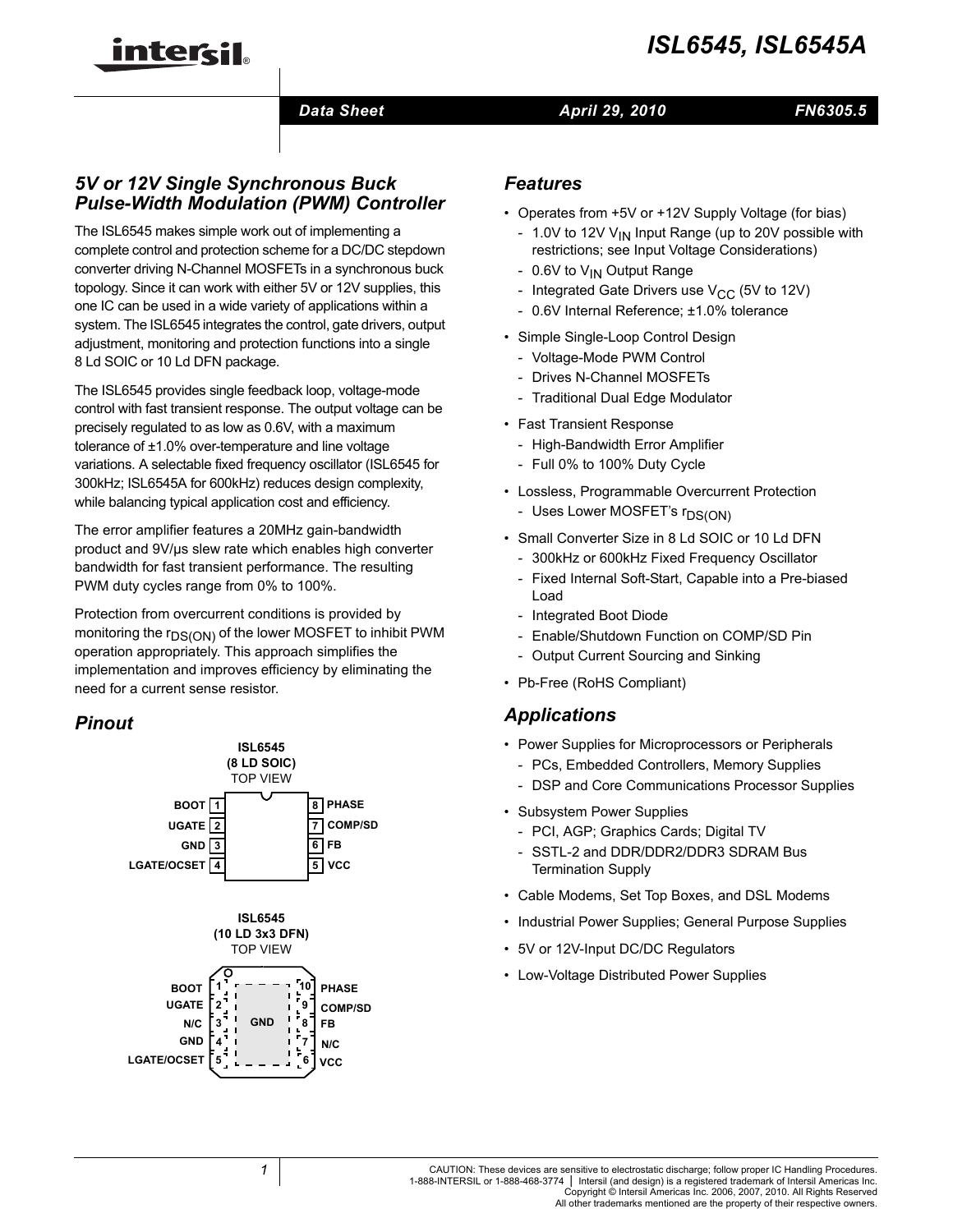# **Ordering Information**

| <b>PART NUMBER</b><br>(Note) | <b>PART MARKING</b> | <b>FIXED FREQUENCY</b><br><b>OSCILLATOR</b><br>(kHz) | <b>TEMP RANGE</b><br>(°C) | <b>PACKAGE</b><br>(Pb-Free) | PKG.<br>DWG.# |
|------------------------------|---------------------|------------------------------------------------------|---------------------------|-----------------------------|---------------|
| ISL6545CBZ*                  | 6545 CBZ            | 300                                                  | 0 to $+70$                | 8 Ld SOIC                   | M8.15         |
| ISL6545ACBZ*                 | 6545 ACBZ           | 600                                                  | 0 to $+70$                | 8 Ld SOIC                   | M8.15         |
| ISL6545IBZ*                  | 6545 IBZ            | 300                                                  | $-40$ to $+85$            | 8 Ld SOIC                   | M8.15         |
| ISL6545AIBZ*                 | 6545 AIBZ           | 600                                                  | $-40$ to $+85$            | 8 Ld SOIC                   | M8.15         |
| ISL6545CRZ*                  | 545Z                | 300                                                  | 0 to $+70$                | 10 Ld DFN                   | L10.3x3C      |
| ISL6545ACRZ*                 | 45AZ                | 600                                                  | 0 to $+70$                | 10 Ld DFN                   | L10.3x3C      |
| ISL6545IRZ*                  | 45 <sub>IZ</sub>    | 300                                                  | $-40$ to $+85$            | 10 Ld DFN                   | L10.3x3C      |
| ISL6545AIRZ*                 | 5ARZ                | 600                                                  | $-40$ to $+85$            | 10 Ld DFN                   | L10.3x3C      |

[\\*Add "-T" suffix for tape and reel. Please refer to TB347 for details on reel specifications.](http://www.intersil.com/data/tb/tb347.pdf)

NOTE: These Intersil Pb-free plastic packaged products employ special Pb-free material sets, molding compounds/die attach materials, and 100% matte tin plate plus anneal (e3 termination finish, which is RoHS compliant and compatible with both SnPb and Pb-free soldering operations). Intersil Pb-free products are MSL classified at Pb-free peak reflow temperatures that meet or exceed the Pb-free requirements of IPC/JEDEC J STD-020.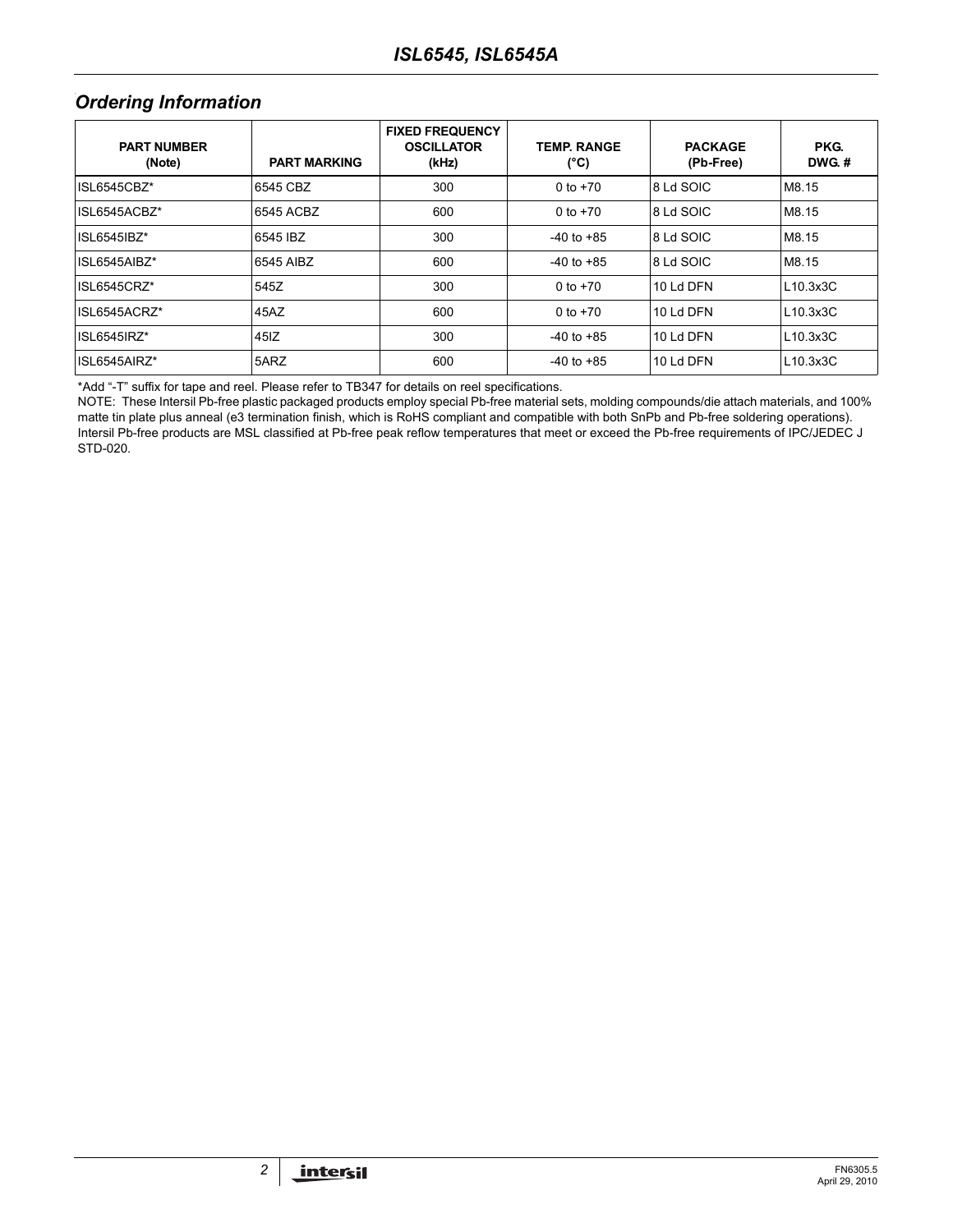# *Block Diagram*



<span id="page-2-0"></span>*Typical Application*

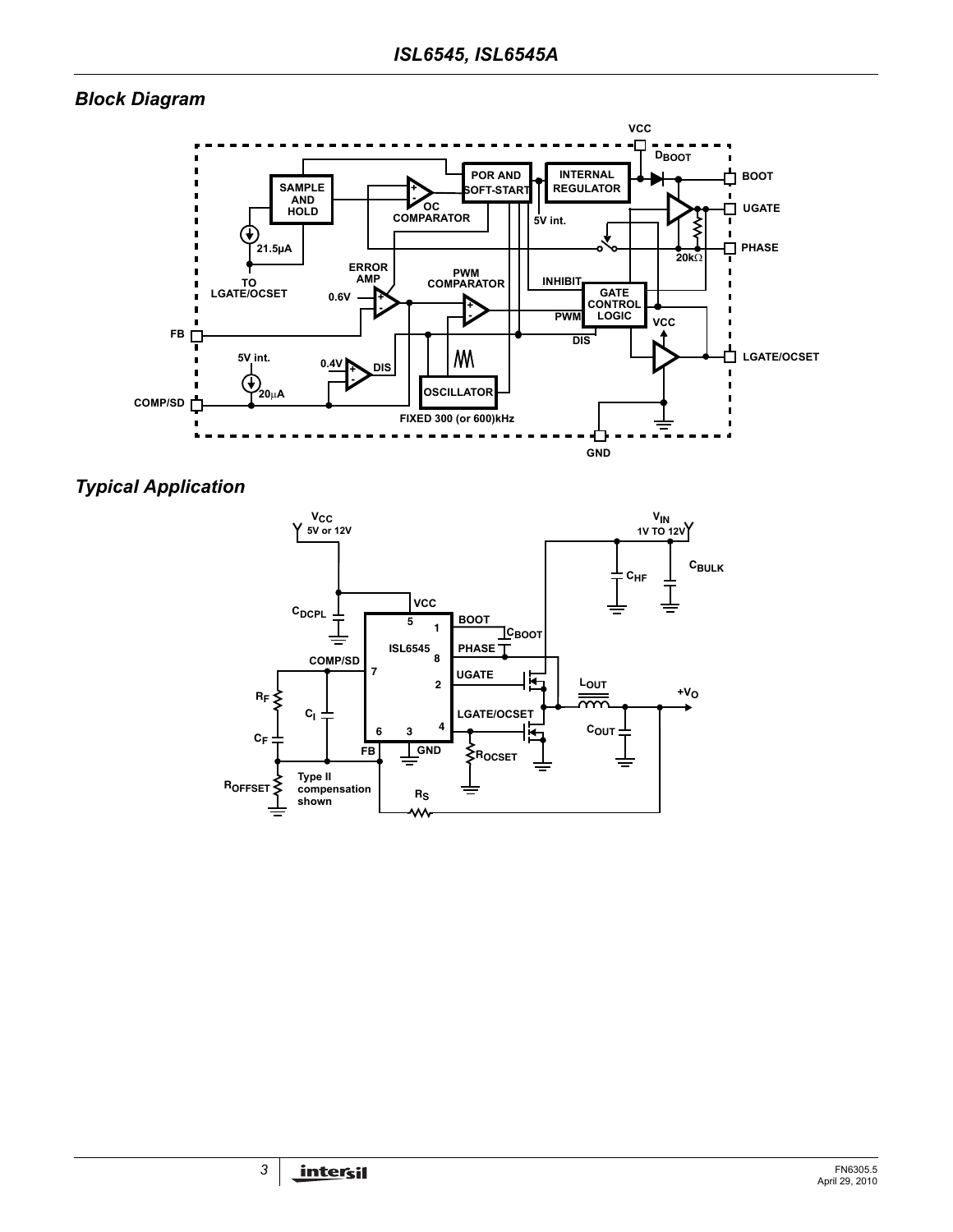#### Absolute Maximum Ratings **Thermal Information**

| BOOT Voltage, V <sub>BOOT</sub> GND - 0.3V to 36V                                  |
|------------------------------------------------------------------------------------|
| UGATE Voltage $V_{UGATE}$ V <sub>PHASE</sub> - 0.3V to $V_{BOOT}$ + 0.3V           |
| LGATE/OCSET Voltage, V <sub>LGATE/OCSET</sub> GND - 0.3V to V <sub>CC</sub> + 0.3V |
| PHASE Voltage, V <sub>PHASE</sub> GND - 0.3V to V <sub>BOOT</sub> + 0.3V           |
| Upper Driver Supply Voltage, V <sub>BOOT</sub> - V <sub>PHASE</sub> 15V            |
|                                                                                    |
| FB, COMP/SD VoltageGND - 0.3V to 6V                                                |
| <b>ESD Rating</b>                                                                  |
|                                                                                    |
|                                                                                    |
|                                                                                    |
| <b>Operating Conditions</b>                                                        |

| Supply Voltage, V <sub>CC</sub> +5V ±10%, +12V ±20%, or 6.5V to 14.4V |  |
|-----------------------------------------------------------------------|--|
| Ambient Temperature Range                                             |  |
|                                                                       |  |
|                                                                       |  |
| Junction Temperature Range40°C to +125°C                              |  |

| <b>Thermal Resistance</b>                        |    | $\theta$ <sub>JA</sub> (°C/W) $\theta$ <sub>JC</sub> (°C/W) |
|--------------------------------------------------|----|-------------------------------------------------------------|
| SOIC Package (Note 1)                            | 95 | N/A                                                         |
| DFN Package (Notes 2, 3).                        | 44 | 5.5                                                         |
| Maximum Junction Temperature                     |    |                                                             |
|                                                  |    |                                                             |
|                                                  |    |                                                             |
|                                                  |    |                                                             |
| http://www.intersil.com/pbfree/Pb-FreeReflow.asp |    |                                                             |

*CAUTION: Do not operate at or near the maximum ratings listed for extended periods of time. Exposure to such conditions may adversely impact product reliability and result in failures not covered by warranty.*

#### NOTES:

- 1. θJA is measured with the component mounted on a high effective thermal conductivity test board in free air. See Tech Brief TB379 for details.
- <span id="page-3-2"></span>2.  $\theta_{JA}$  is measured with the component mounted on a high effective thermal conductivity test board in free air, with "direct attach" features. See Tech Brief TB379 for details.
- <span id="page-3-1"></span>3. For  $\theta_{\text{JC}}$ , the "case temp" location is the center of the exposed metal pad on the package underside.
- <span id="page-3-0"></span>4. Limits should be considered typical and are not production tested.

**Electrical Specifications** Test Conditions:  $V_{CC}$  = 12V, T<sub>J</sub> = 0 to +85°C, Unless Otherwise Noted. Parameters with MIN and/or MAX limits are 100% tested at +25°C, unless otherwise specified. Temperature limits established by characterization and are not production tested.

| <b>PARAMETER</b>                         | <b>SYMBOL</b>          | <b>TEST CONDITIONS</b>     | <b>MIN</b> | <b>TYP</b>               | <b>MAX</b>     | <b>UNITS</b> |
|------------------------------------------|------------------------|----------------------------|------------|--------------------------|----------------|--------------|
| <b>V<sub>CC</sub> SUPPLY CURRENT</b>     |                        |                            |            |                          |                |              |
| Input Bias Supply Current                | $I_{VCC}$              | $V_{CC}$ = 12V; disabled   | 4          | 5.2                      | $\overline{7}$ | mA           |
| <b>POWER-ON RESET</b>                    |                        |                            |            |                          |                |              |
| Rising V <sub>CC</sub> POR Threshold     | <b>V<sub>POR</sub></b> |                            | 3.9        | 4.1                      | 4.3            | $\vee$       |
| V <sub>CC</sub> POR Threshold Hysteresis |                        |                            | 0.30       | 0.35                     | 0.40           | $\vee$       |
| <b>OSCILLATOR</b>                        |                        |                            |            |                          |                |              |
| Switching Frequency                      | fosc                   | <b>ISL6545C</b>            | 270        | 300                      | 330            | kHz          |
|                                          |                        | <b>ISL6545I</b>            | 240        | 300                      | 330            | kHz          |
|                                          | fosc                   | <b>ISL6545AC</b>           | 540        | 600                      | 660            | kHz          |
|                                          |                        | ISL6545AI                  | 510        | 600                      | 660            | <b>kHz</b>   |
| Ramp Amplitude (Note 4)                  | $\Delta V_{\rm{OSC}}$  |                            |            | 1.5                      |                | $V_{P-P}$    |
| <b>REFERENCE</b>                         |                        |                            |            |                          |                |              |
| Reference Voltage Tolerance              |                        | <b>ISL6545C</b>            | $-1.0$     | $\overline{\phantom{a}}$ | $+1.0$         | $\%$         |
|                                          |                        | <b>ISL6545I</b>            | $-1.5$     |                          | $+1.5$         | $\%$         |
| Nominal Reference Voltage                | <b>VREF</b>            |                            |            | 0.600                    |                | V            |
| <b>ERROR AMPLIFIER</b>                   |                        |                            |            |                          |                |              |
| DC Gain (Note 4)                         | <b>GAIN</b>            |                            |            | 96                       |                | dB           |
| Gain-Bandwidth Product (Note 4)          | <b>GBWP</b>            |                            |            | 20                       |                | <b>MHz</b>   |
| Slew Rate (Note 4)                       | <b>SR</b>              |                            |            | 9                        |                | $V/\mu s$    |
| <b>GATE DRIVERS</b>                      |                        |                            |            |                          |                |              |
| Upper Gate Source Impedance              | R <sub>UG-SRCh</sub>   | $V_{CC}$ = 14.5V; I = 50mA |            | 3.0                      |                | $\Omega$     |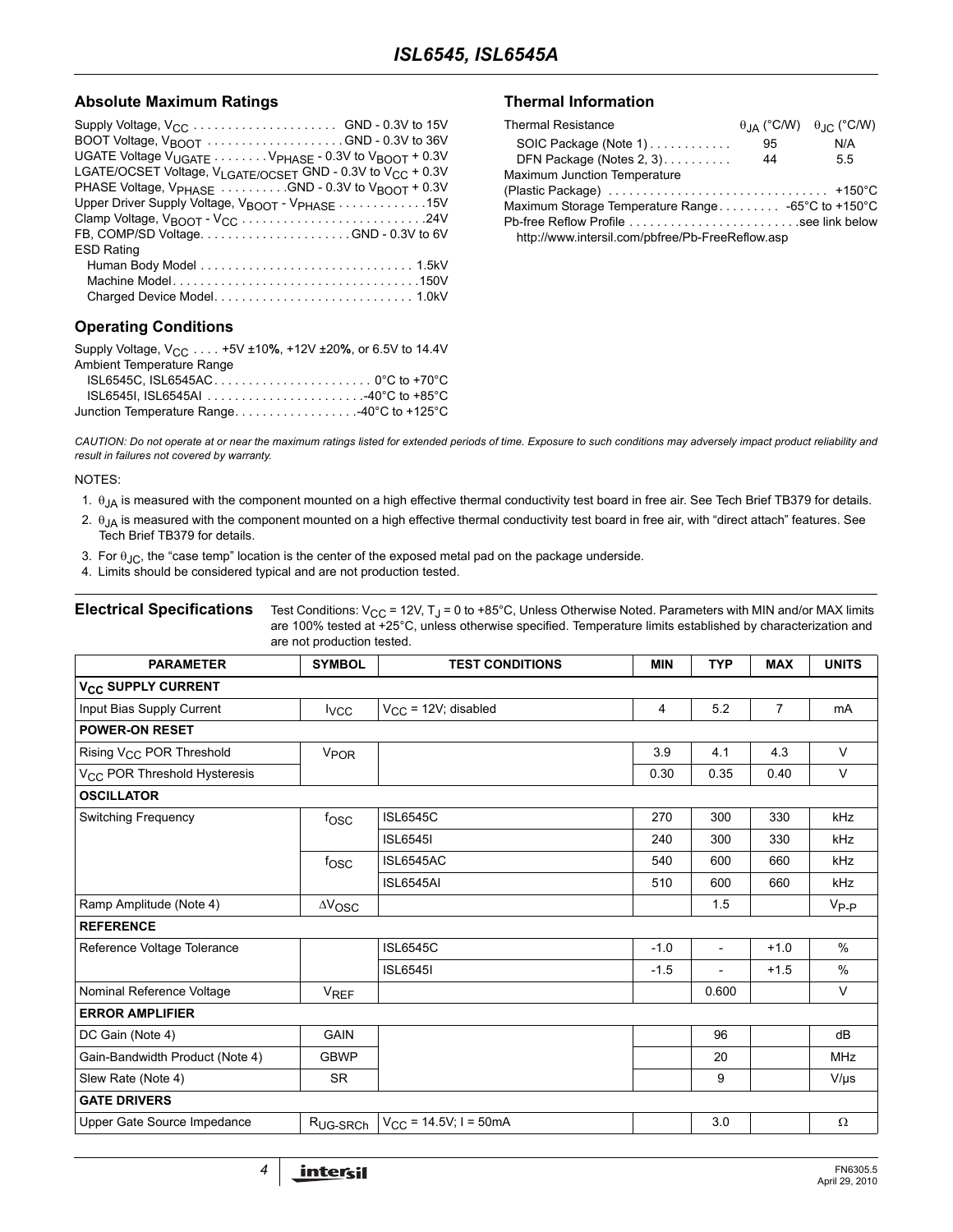**Electrical Specifications** Test Conditions:  $V_{CC}$  = 12V, T<sub>J</sub> = 0 to +85°C, Unless Otherwise Noted. Parameters with MIN and/or MAX limits are 100% tested at +25°C, unless otherwise specified. Temperature limits established by characterization and are not production tested. **(Continued)**

| <b>PARAMETER</b>                | <b>SYMBOL</b>        | <b>TEST CONDITIONS</b>             | <b>MIN</b> | <b>TYP</b> | <b>MAX</b> | <b>UNITS</b> |
|---------------------------------|----------------------|------------------------------------|------------|------------|------------|--------------|
| Upper Gate Sink Impedance       | R <sub>UG-SNKh</sub> | $V_{\text{CC}}$ = 14.5V; I = 50mA  |            | 2.7        |            | Ω            |
| Lower Gate Source Impedance     | R <sub>LG-SRCh</sub> | $V_{CC}$ = 14.5V; I = 50mA         |            | 2.4        |            | Ω            |
| Lower Gate Sink Impedance       | R <sub>LG-SNKh</sub> | $V_{\text{CC}}$ = 14.5V; I = 50mA  |            | 2.0        |            | Ω            |
| Upper Gate Source Impedance     | R <sub>UG-SRCI</sub> | $V_{\text{CC}}$ = 4.25V; I = 50mA  |            | 3.5        |            | Ω            |
| Upper Gate Sink Impedance       | R <sub>UG-SNKI</sub> | $V_{CC}$ = 4.25V; I = 50mA         |            | 2.7        |            | Ω            |
| Lower Gate Source Impedance     | R <sub>LG-SRCI</sub> | $V_{\text{CC}} = 4.25V$ ; I = 50mA |            | 2.75       |            | Ω            |
| Lower Gate Sink Impedance       | R <sub>LG-SNKI</sub> | $V_{\text{CC}}$ = 4.25V; I = 50mA  |            | 2.1        |            | Ω            |
| <b>PROTECTION/DISABLE</b>       |                      |                                    |            |            |            |              |
| <b>OCSET Current Source</b>     | <b>OCSET</b>         | ISL6545C; LGATE/OCSET = 0V         | 19.5       | 21.5       | 23.5       | μA           |
|                                 |                      | ISL6545I; LGATE/OCSET = 0V         | 18.0       | 21.5       | 23.5       | μA           |
| Disable Threshold (COMP/SD pin) | VDISABLE             |                                    | 0.375      | 0.400      | 0.425      | V            |

# *Functional Pin Description (SOIC, DFN)*

## *VCC (SOIC Pin 5, DFN Pin 6)*

This pin provides the bias supply for the ISL6545, as well as the lower MOSFET's gate, and the BOOT voltage for the upper MOSFET's gate. An internal 5V regulator will supply bias if  $V_{\rm CC}$  rises above 6.5V (but the LGATE/OCSET and BOOT will still be sourced by VCC). Connect a welldecoupled 5V or 12V supply to this pin.

## *FB (SOIC Pin 6, DFN Pin 8)*

This pin is the inverting input of the internal error amplifier. Use FB, in combination with the COMP/SD pin, to compensate the voltage-control feedback loop of the converter. A resistor divider from the output to GND is used to set the regulation voltage.

## *GND (SOIC Pin 3, DFN Pin 4)*

This pin represents the signal and power ground for the IC. Tie this pin to the ground island/plane through the lowest impedance connection available. For the DFN package, Pin 4 MUST be connected for electrical GND; the metal pad under the package should also be connected to the GND plane for thermal conductivity.

## *PHASE (SOIC Pin 8, DFN Pin 10)*

Connect this pin to the source of the upper MOSFET, and the drain of the lower MOSFET. It is used as the sink for the UGATE driver, and to monitor the voltage drop across the lower MOSFET for overcurrent protection. This pin is also monitored by the adaptive shoot-through protection circuitry to determine when the upper MOSFET has turned off.

## *UGATE (SOIC Pin 2, DFN Pin 2)*

Connect this pin to the gate of upper MOSFET; it provides the PWM-controlled gate drive. It is also monitored by the adaptive shoot-through protection circuitry to determine when the upper MOSFET has turned off.

## *BOOT (SOIC Pin 1, DFN Pin 1)*

This pin provides ground referenced bias voltage to the upper MOSFET driver. A bootstrap circuit is used to create a voltage suitable to drive an N-channel MOSFET (equal to  $V_{CC}$  minus the on-chip BOOT diode voltage drop), with respect to PHASE.

## *COMP/SD (SOIC Pin 7, DFN Pin 9)*

This is a multiplexed pin. During soft-start and normal converter operation, this pin represents the output of the error amplifier. Use COMP/SD, in combination with the FB pin, to compensate the voltage-control feedback loop of the converter.

Pulling COMP/SD low  $(V_{DISABLE} = 0.4V$  nominal) will shut-down (disable) the controller, which causes the oscillator to stop, the LGATE and UGATE outputs to be held low, and the soft-start circuitry to re-arm. The external pull-down device will initially need to overcome up to 5mA of COMP/SD output current. However, once the IC is disabled, the COMP output will also be disabled, so only a 20µA current source will continue to draw current.

When the pull-down device is released, the COMP/SD pin will start to rise, at a rate determined by the 20µA charging up the capacitance on the COMP/SD pin. When the COMP/SD pin rises above the V<sub>DISABLE</sub> trip point, the ISL6545 will begin a new Initialization and soft-start cycle.

# *LGATE/OCSET (SOIC Pin 4, DFN Pin 5)*

Connect this pin to the gate of the lower MOSFET; it provides the PWM-controlled gate drive (from  $V_{CC}$ ). This pin is also monitored by the adaptive shoot-through protection circuitry to determine when the lower MOSFET has turned off.

During a short period of time following Power-On Reset (POR) or shut-down release, this pin is also used to determine the overcurrent threshold of the converter. Connect a resistor  $(R_{OCSET})$  from this pin to GND. See ["Overcurrent Protection \(OCP\)" on page 7](#page-6-0) for equations. An overcurrent trip cycles the soft-start function, after two dummy soft-start time-outs. Some of the text describing the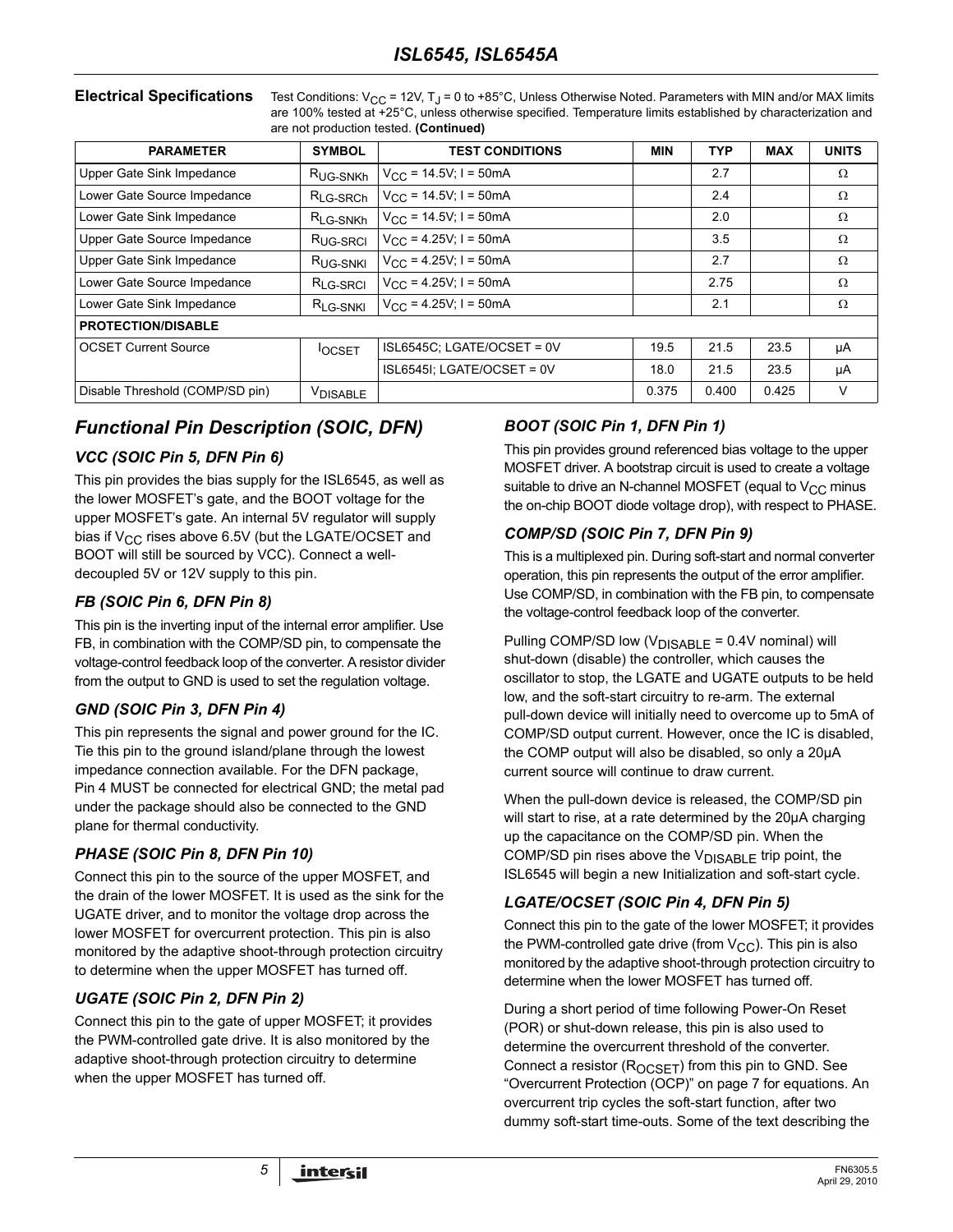LGATE function may leave off the OCSET part of the name, when it is not relevant to the discussion.

## *N/C (DFN only; Pin 3, Pin 7)*

These two pins in the DFN package are No Connect.

# *Functional Description*

#### *Initialization (POR and OCP sampling)*

Figure [1](#page-5-0) shows a simplified timing diagram. The Power-On-Reset (POR) function continually monitors the bias voltage at the  $V_{CC}$  pin. Once the rising POR threshold is exceeded ( $V_{\text{POR}}$  ~4V nominal), the POR function initiates the Overcurrent Protection (OCP) sample and hold operation (while COMP/SD is ~1V). When the sampling is complete,  $V<sub>OUT</sub>$  begins the soft-start ramp.

If the COMP/SD pin is held low during power-up, that will just delay the initialization until it is released, and the COMP/SD voltage is above the  $V_{DISABLE}$  trip point.



**FIGURE 1. POR AND SOFT-START OPERATION**

<span id="page-5-0"></span>Figure [2](#page-5-1) shows a typical power-up sequence in more detail. The initialization starts at T0, when either  $V_{CC}$  rises above  $V_{POR}$ , or the COMP/SD pin is released (after POR). The COMP/SD will be pulled up by an internal 20µA current source, but the timing will not begin until the COMP/SD exceeds the  $V_{DISARI}$   $F$  trip point (at t1). The external capacitance of the disabling device, as well as the compensation capacitors, will determine how quickly the 20µA current source will charge the COMP/SD pin. With typical values, it should add a small delay compared to the soft-start times. The COMP/SD will continue to ramp to ~1V.

From t1, there is a nominal 6.8ms delay, which allows the  $V_{CC}$ pin to exceed 6.5V (if rising up towards 12V), so that the internal bias regulator can turn on cleanly. At the same time, the LGATE/OCSET pin is initialized, by disabling the LGATE driver and drawing  $I_{OCSFT}$  (nominal 21.5µA) through  $R_{OCSFT}$ . This sets up a voltage that will represent the OCSET trip point. At t2, there is a variable time period for the OCP sample and hold operation (0ms to 3.4ms nominal; the longer time occurs with

the higher overcurrent setting). The sample and hold uses a digital counter and DAC to save the voltage, so the stored value does not degrade, for as long as the  $V_{CC}$  is above  $V_{POR}$ . See ["Overcurrent Protection \(OCP\)" on page 7](#page-6-0) for more details on the equations and variables. Upon the completion of sample and hold at t3, the soft-start operation is initiated, and the output voltage ramps up between t4 and t5.



# <span id="page-5-1"></span>*Soft-Start and Pre-Biased Outputs*

Functionally, the soft-start internally ramps the reference on the non-inverting terminal of the error amp from 0V to 0.6V in a nominal 6.8ms The output voltage will thus follow the ramp, from zero to final value, in the same 6.8ms (the actual ramp seen on the  $V_{\text{OUT}}$  will be less than the nominal time, due to some initialization timing, between t3 and t4).

The ramp is created digitally, so there will be 64 small discrete steps. There is no simple way to change this ramp rate externally, and it is the same for either frequency version of the IC (300kHz or 600kHz).

After an initialization period (t3 to t4), the error amplifier (COMP/SD pin) is enabled, and begins to regulate the converter's output voltage during soft-start. The oscillator's triangular waveform is compared to the ramping error amplifier voltage. This generates PHASE pulses of increasing width that charge the output capacitors. When the internally generated soft-start voltage exceeds the reference voltage (0.6V), the soft-start is complete, and the output should be in regulation at the expected voltage. This method provides a rapid and controlled output voltage rise; there is no large inrush current charging the output capacitors. The entire start-up sequence from POR typically takes up to 17ms; up to 10.2ms for the delay and OCP sample, and 6.8ms for the soft-start ramp.

Figure [3](#page-6-1) shows the normal curve in blue; initialization begins at t0, and the output ramps between t1 and t2. If the output is pre-biased to a voltage less than the expected value, as shown by the magenta curve, the ISL6545 will detect that condition. Neither MOSFET will turn on until the soft-start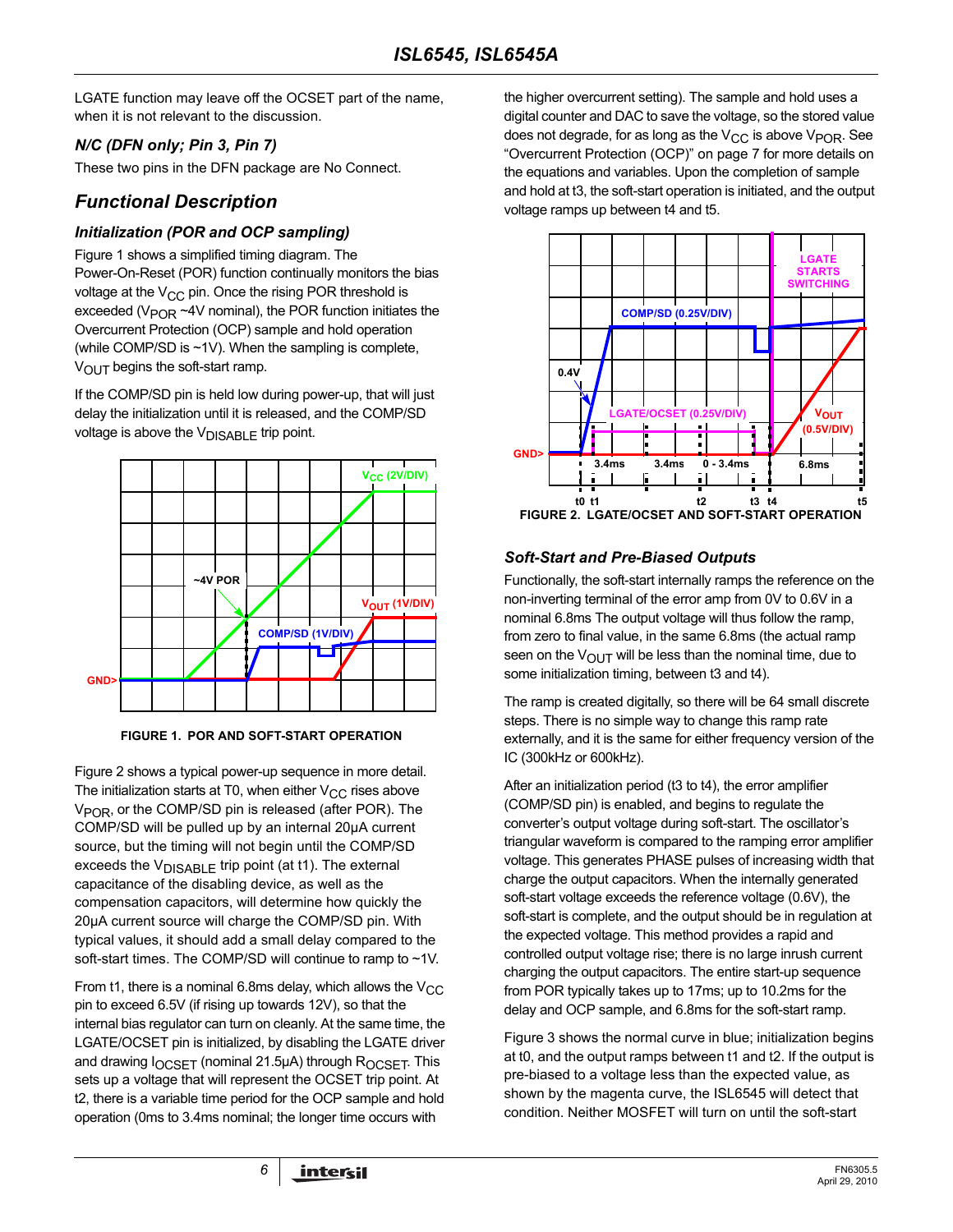ramp voltage exceeds the output;  $V_{\Omega UT}$  starts seamlessly ramping from there. If the output is pre-biased to a voltage above the expected value, as in the red curve, neither MOSFET will turn on until the end of the soft-start, at which time it will pull the output voltage down to the final value. Any resistive load connected to the output will help pull down the voltage (at the RC rate of the R of the load and the C of the output capacitance).



<span id="page-6-1"></span>If the  $V_{IN}$  to the upper MOSFET drain is from a different supply that comes up after  $V_{CC}$ , the soft-start would go through its cycle, but with no output voltage ramp. When  $V_{1N}$ turns on, the output would follow the ramp of the  $V_{IN}$  (at close to 100% duty cycle, with COMP/SD pin >4V), from zero up to the final expected voltage. If  $V_{IN}$  is too fast, there may be excessive inrush current charging the output capacitors (only the beginning of the ramp, from zero to  $V_{\text{OUT}}$  matters here). If this is not acceptable, then consider changing the sequencing of the power supplies, or sharing the same supply, or adding sequencing logic to the COMP/SD pin to delay the soft-start until the  $V_{IN}$  supply is ready (see ["Input Voltage Considerations" on page 9](#page-8-0)).

If the IC is disabled after soft-start (by pulling COMP/SD pin low), and then enabled (by releasing the COMP/SD pin), then the full initialization (including OCP sample) will take place. However, that there is no new OCP sampling during overcurrent retries.

If the output is shorted to GND during soft-start, the OCP will handle it, as described in the next section.

## <span id="page-6-0"></span>*Overcurrent Protection (OCP)*

The overcurrent function protects the converter from a shorted output by using the lower MOSFET's on-resistance, r<sub>DS(ON)</sub>, to monitor the current. A resistor  $(R_{OCSET})$  programs the overcurrent trip level (see ["Typical Application" on page 3](#page-2-0)). This method enhances the converter's efficiency and reduces cost by eliminating a current sensing resistor. If overcurrent is detected, the output immediately shuts off, it cycles the soft-start function in a hiccup mode (2 dummy soft-start

time-outs, then up to one real one) to provide fault protection. If the shorted condition is not removed, this cycle will continue indefinitely.

Following POR (and 6.8ms delay), the ISL6545 initiates the Overcurrent Protection sample and hold operation. The LGATE driver is disabled to allow an internal 21.5µA current source to develop a voltage across ROCSET. The ISL6545 samples this voltage (which is referenced to the GND pin) at the LGATE/OCSET pin, and holds it in a counter and DAC combination. This sampled voltage is held internally as the Overcurrent Set Point, for as long as power is applied, or until a new sample is taken after coming out of a shut-down.

The actual monitoring of the lower MOSFET's on-resistance starts 200ns (nominal) after the edge of the internal PWM logic signal (that creates the rising external LGATE signal). This is done to allow the gate transition noise and ringing on the PHASE pin to settle out before monitoring. The monitoring ends when the internal PWM edge (and thus LGATE) goes low. The OCP can be detected anywhere within the above window.

If the regulator is running at high UGATE duty cycles (around 75% for 600kHz or 87% for 300kHz operation), then the LGATE pulse width may not be wide enough for the OCP to properly sample the r<sub>DS(ON)</sub>. For those cases, if the LGATE is too narrow (or not there at all) for 3 consecutive pulses, then the third pulse will be stretched and/or inserted to the 425ns minimum width. This allows for OCP monitoring every third pulse under this condition. This can introduce a small pulse-width error on the output voltage, which will be corrected on the next pulse; and the output ripple voltage will have an unusual 3-clock pattern, which may look like jitter. This is not necessarily a problem; it is more of a compromise to maintain OCP at the higher duty cycles. If the OCP is disabled (by choosing a too-high value of  $R_{OCSFT}$ , or no resistor at all), then the pulse stretching feature is also disabled. Figure [4](#page-6-2) illustrates the LGATE pulse width stretching, as the width gets smaller.



<span id="page-6-2"></span>**FIGURE 4. LGATE PULSE STRETCHING**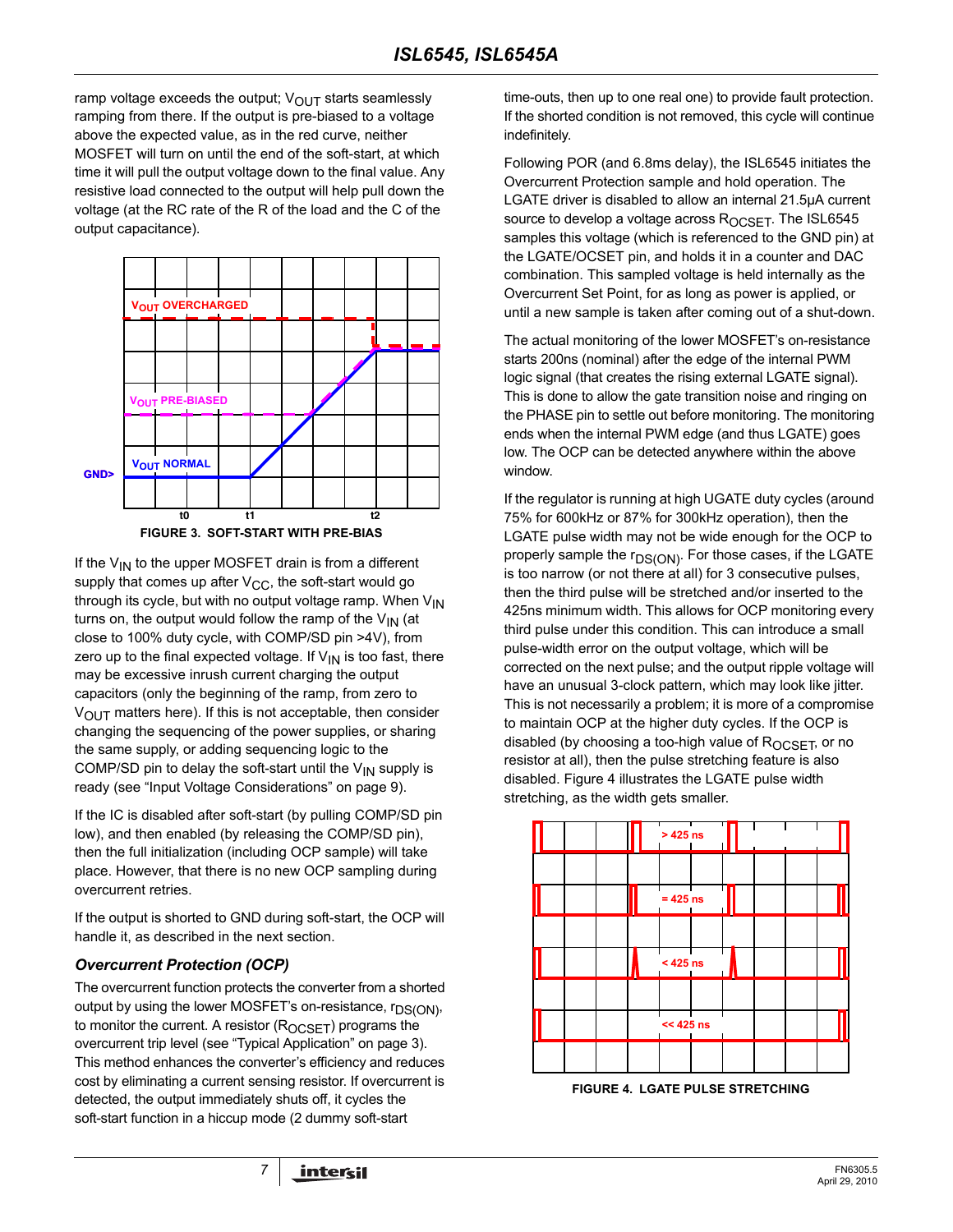The overcurrent function will trip at a peak inductor current  $(I_{PFAK})$  determined by Equation [1:](#page-7-1)

$$
I_{PEAK} = \frac{2 \times I_{OCSET} \times R_{OCSET}}{r_{DS(ON)}}
$$
 (EQ. 1)

where  $I_{OCSET}$  is the internal OCSET current source (21.5 $\mu$ A typical). The scale factor of 2 doubles the trip point of the MOSFET voltage drop, compared to the setting on the  $R_{OCSET}$  resistor. The OC trip point varies in a system mainly due to the MOSFET's  $r_{DS(ON)}$  variations (over process, current and temperature). To avoid overcurrent tripping in the normal operating load range, find the ROCSET resistor from Equation [1](#page-7-1) with:

- 1. The maximum  $r_{DS(ON)}$  at the highest junction temperature.
- 2. The minimum  $I_{OCSET}$  from the specification table.
- 3. Determine  $I_{PEAK}$  for  $I_{PEAK} > I_{OUT(MAX)} + \frac{(\Delta I)^2}{2}$ , where  $\Delta$ I is the output inductor ripple current.  $\frac{I_{\text{PEAK}}}{2}$ <sup>l</sup>out (MAX) +  $\frac{(\Delta I)}{2}$

For an equation for the ripple current see ["Output Inductor](#page-11-0)  [Selection" on page 12](#page-11-0).

The range of allowable voltages detected

(2\*IOCSET\*ROCSET) is 0mV to 475mV; but the practical range for typical MOSFETs is typically in the 20mV to 120mV ballpark (500 $\Omega$  to 3000 $\Omega$ ). If the voltage drop across ROCSET is set too low, that can cause almost continuous OCP tripping and retry. It would also be very sensitive to system noise and inrush current spikes, so it should be avoided. The maximum usable setting is around 0.2V across ROCSET (0.4V across the MOSFET); values above that might disable the protection. Any voltage drop across  $R_{OCSFT}$  that is greater than 0.3V (0.6V MOSFET trip point) will disable the OCP. The preferred method to disable OCP is simply to remove the resistor; that will be detected that as no OCP.

Note that conditions during power-up or during a retry may look different than normal operation. During power-up in a 12V system, the IC starts operation just above 4V; if the supply ramp is slow, the soft-start ramp might be over well before 12V is reached. So with lower gate drive voltages, the  $r_{DS(ON)}$  of the MOSFETs will be higher during power-up, effectively lowering the OCP trip. In addition, the ripple current will likely be different at lower input voltage.

Another factor is the digital nature of the soft-start ramp. On each discrete voltage step, there is in effect a small load transient, and a current spike to charge the output capacitors. The height of the current spike is not controlled; it is affected by the step size of the output, the value of the output capacitors, as well as the IC error amp compensation. So it is possible to trip the overcurrent with inrush current, in addition to the normal load and ripple considerations.

<span id="page-7-1"></span>

<span id="page-7-0"></span>Figure [5](#page-7-0) shows the output response during a retry of an output shorted to GND. At time t0, the output has been turned off, due to sensing an overcurrent condition. There are two internal soft-start delay cycles (t1 and t2) to allow the MOSFETs to cool down, to keep the average power dissipation in retry at an acceptable level. At time t2, the output starts a normal soft-start cycle, and the output tries to ramp. If the short is still applied, and the current reaches the OCSET trip point any time during soft-start ramp period, the output will shut off, and return to time t0 for another delay cycle. The retry period is thus two dummy soft-start cycles plus one variable one (which depends on how long it takes to trip the sensor each time). Figure [5](#page-7-0) shows an example where the output gets about half-way up before shutting down; therefore, the retry (or hiccup) time will be around 17ms. The minimum should be nominally 13.6ms and the maximum 20.4ms. If the short condition is finally removed, the output should ramp up normally on the next t2 cycle.

Starting up into a shorted load looks the same as a retry into that same shorted load. In both cases, OCP is always enabled during soft-start; once it trips, it will go into retry (hiccup) mode. The retry cycle will always have two dummy time-outs, plus whatever fraction of the real soft-start time passes before the detection and shutoff; at that point, the logic immediately starts a new two dummy cycle time-out.

#### *Output Voltage Selection*

The output voltage can be programmed to any level between the 0.6V internal reference, up to the  $V_{1N}$  supply. The ISL6545 can run at near 100% duty cycle at zero load, but the  $r_{DS(ON)}$  of the upper MOSFET will effectively limit it to something less as the load current increases. In addition, the OCP (if enabled) will also limit the maximum effective duty cycle.

An external resistor divider is used to scale the output voltage relative to the internal reference voltage, and feed it back to the inverting input of the error amp. See ["Typical](#page-2-0)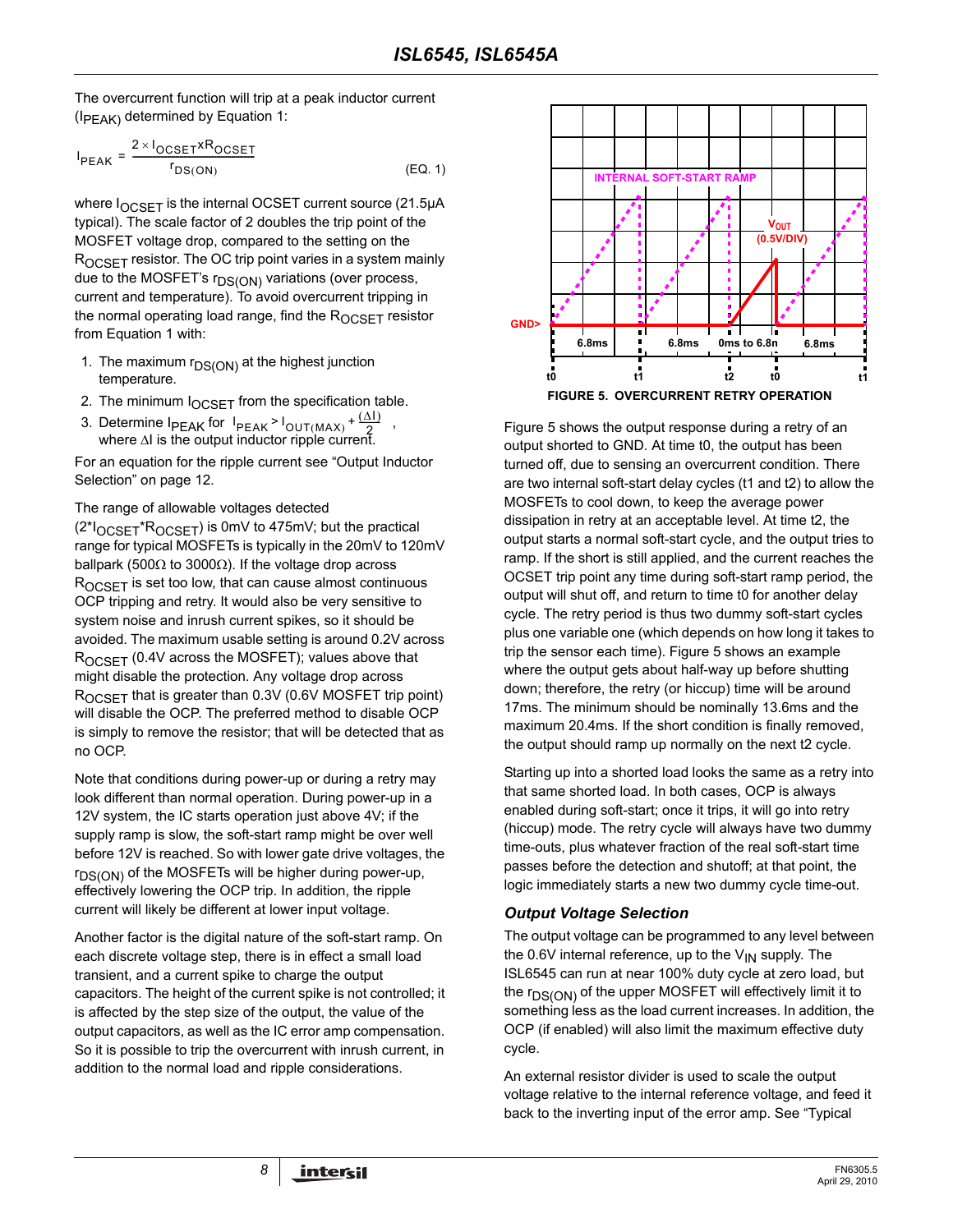[Application" on page 3](#page-2-0) for more detail;  $R<sub>S</sub>$  is the upper resistor;  $R_{OFFSET}$  (shortened to  $R_{O}$  below) is the lower one. The recommended value for R<sub>S</sub> is 1kΩ to 5kΩ (±1% for accuracy) and then R<sub>OFFSET</sub> is chosen according to the equation below. Since  $R<sub>S</sub>$  is part of the compensation circuit (see Feedback Compensation section), it is often easier to change  $R_{OFFSET}$  to change the output voltage; that way the compensation calculations do not need to be repeated. If  $V_{\text{OUT}}$  = 0.6V, then  $R_{\text{OFFSET}}$  can be left open. Output voltages less than 0.6V are not available as shown in Equation [2](#page-8-2).

$$
V_{OUT} = 0.6V \cdot \frac{(R_S + R_O)}{R_O}
$$
  
\n
$$
R_O = \frac{R_S \cdot 0.6V}{V_{OUT} - 0.6V}
$$
 (EQ. 2)

## <span id="page-8-0"></span>*Input Voltage Considerations*

The Typical Application diagram on [page 3](#page-2-0) shows a standard configuration where  $V_{CC}$  is either 5V ( $\pm$ 10%) or 12V ( $\pm$ 20%); in each case, the gate drivers use the V<sub>CC</sub> voltage for LGATE and BOOT/UGATE. In addition,  $V_{CC}$  is allowed to work anywhere from 6.5V up to the 14.4V maximum. The V<sub>CC</sub> range between 5.5V and 6.5V is **NOT** allowed for long-term reliability reasons, but transitions through it to voltages above 6.5V are acceptable.

There is an internal 5V regulator for bias; it turns on between 5.5V and 6.5V; some of the delay after POR is there to allow a typical power supply to ramp up past 6.5V before the soft-start ramps begins. This prevents a disturbance on the output, due to the internal regulator turning on or off. If the transition is slow (not a step change), the disturbance should be minimal. So while the recommendation is to not have the output enabled during the transition through this region, it may be acceptable. The user should monitor the output for their application, to see if there is any problem.

The  $V_{IN}$  to the upper MOSFET can share the same supply as  $V_{CC}$ , but can also run off a separate supply or other sources, such as outputs of other regulators. If  $V_{CC}$  powers up first, and the  $V_{1N}$  is not present by the time the initialization is done, then the soft-start will not be able to ramp the output, and the output will later follow part of the  $V_{IN}$  ramp when it is applied. If this is not desired, then change the sequencing of the supplies, or use the COMP/SD pin to disable  $V_{\text{OUT}}$  until both supplies are ready.

Figure [6](#page-8-1) shows a simple sequencer for this situation. If  $V_{CC}$ powers up first,  $Q_1$  will be off, and  $R_3$  pulling to  $V_{CC}$  will turn  $Q_2$  on, keeping the ISL6545 in shut-down. When  $V_{1N}$  turns on, the resistor divider  $R_1$  and  $R_2$  determines when  $Q_1$  turns on, which will turn off  $Q_2$ , and release the shut-down. If  $V_{1N}$ powers up first,  $Q_1$  will be on, turning  $Q_2$  off; so the ISL6545 will start-up as soon as  $V_{CC}$  comes up. The  $V_{DISABLE}$  trip point is 0.4V nominal, so a wide variety of NFET's or NPN's or even some logic IC's can be used as  $Q_1$  or  $Q_2$ ; but  $Q_2$ must be low leakage when off (open-drain or open-collector) so as not to interfere with the COMP output.  $Q_2$  should also be placed near the COMP/SD pin.



**FIGURE 6. SEQUENCER CIRCUIT**

<span id="page-8-1"></span>The V<sub>IN</sub> range can be as low as ~1V (for V<sub>OUT</sub> as low as the 0.6V reference). It can be as high as 20V (for  $V_{\text{OUT}}$  just below  $V_{1N}$ ). There are some restrictions for running high  $V_{1N}$ voltage.

<span id="page-8-2"></span>The first consideration for high  $V_{\text{IN}}$  is the maximum BOOT voltage of 36V. The  $V_{IN}$  (as seen on PHASE) plus  $V_{CC}$  (boot voltage - minus the diode drop), plus any ringing (or other transients) on the BOOT pin must be less than 36V. If  $V_{\text{IN}}$  is 20V, that limits  $V_{CC}$  plus ringing to 16V.

The second consideration for high  $V_{1N}$  is the maximum (BOOT -  $V_{CC}$ ) voltage; this must be less than 24V. Since BOOT =  $V_{IN}$  +  $V_{CC}$  + ringing, that reduces to ( $V_{IN}$  + ringing) must be <24V. So based on typical circuits, a 20V maximum  $V_{\text{IN}}$  is a good starting assumption; the user should verify the ringing in their particular application.

Another consideration for high  $V_{IN}$  is duty cycle. Very low duty cycles (such as 20V in to 1.0V out, for 5% duty cycle) require component selection compatible with that choice (such as low  $r_{DS(ON)}$  lower MOSFET, and a good LC output filter). At the other extreme (for example, 20V in to 12V out), the upper MOSFET needs to be low r<sub>DS(ON)</sub>. In addition, if the duty cycle gets too high, it can affect the overcurrent sample time. In all cases, the input and output capacitors and both MOSFETs must be rated for the voltages present.

## *Switching Frequency*

The switching frequency is either a fixed 300kHz or 600kHz, depending on the part number chosen (ISL6545 is 300kHz; ISL6545A is 600kHz; the generic name "ISL6545" may apply to either in the rest of this document, except when choosing the frequency). However, all of the other timing mentioned (POR delay, OCP sample, soft-start, etc.) is independent of the clock frequency (unless otherwise noted).

## *BOOT Refresh*

In the event that the UGATE is on for an extended period of time, the charge on the boot capacitor can start to sag, raising the r<sub>DS(ON)</sub> of the upper MOSFET. The ISL6545 has a circuit that detects a long UGATE on-time (nominal 100µs), and forces the LGATE to go high for one clock cycle, which will allow the boot capacitor some time to recharge. Separately, the OCP circuit has an LGATE pulse stretcher (to be sure the sample time is long enough), which can also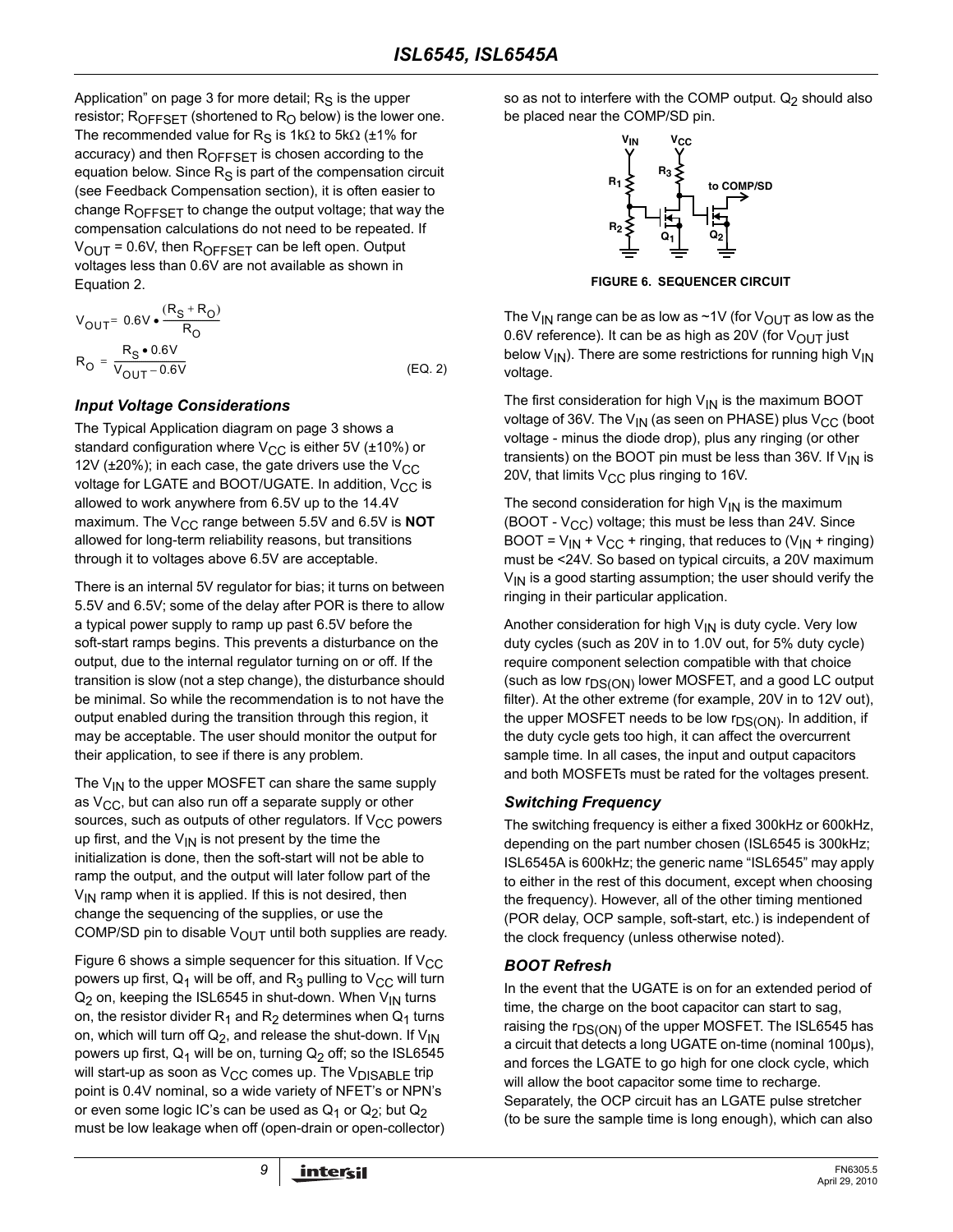help refresh the boot. But if OCP is disabled (no current sense resistor), the regular boot refresh circuit will still be active.

#### *Current Sinking*

The ISL6545 incorporates a MOSFET shoot-through protection method which allows a converter to sink current as well as source current. Care should be exercised when designing a converter with the ISL6545 when it is known that the converter may sink current.

When the converter is sinking current, it is behaving as a boost converter that is regulating its input voltage. This means that the converter is boosting current into the  $V_{CC}$ rail, which supplies the bias voltage to the ISL6545. If there is nowhere for this current to go, such as to other distributed loads on the  $V_{CC}$  rail, through a voltage limiting protection device, or other methods, the capacitance on the  $V_{CC}$  bus will absorb the current. This situation will allow voltage level of the  $V_{CC}$  rail to increase. If the voltage level of the rail is boosted to a level that exceeds the maximum voltage rating of the ISL6545, then the IC will experience an irreversible failure and the converter will no longer be operational. Ensuring that there is a path for the current to follow other than the capacitance on the rail will prevent this failure mode.

# *Application Guidelines*

#### *Layout Considerations*

As in any high frequency switching converter, layout is very important. Switching current from one power device to another can generate voltage transients across the impedances of the interconnecting bond wires and circuit traces. These interconnecting impedances should be minimized by using wide, short printed circuit traces. The critical components should be located as close together as possible, using ground plane construction or single point grounding.



#### <span id="page-9-0"></span>**FIGURE 7. PRINTED CIRCUIT BOARD POWER AND GROUND PLANES OR ISLANDS**

Figure [7](#page-9-0) shows the critical power components of the converter. To minimize the voltage overshoot, the interconnecting wires indicated by heavy lines should be part of a ground or power plane in a printed circuit board. The components shown should be located as close together as possible. Please note that the capacitors  $C_{1N}$  and  $C_{O}$  may each represent numerous physical capacitors. For best results, locate the ISL6545 within 1 inch of the MOSFETs,  $Q_1$  and  $Q_2$ . The circuit traces for the MOSFET gate and source connections from the ISL6545 must be sized to handle up to 1A peak current.



<span id="page-9-1"></span>**FIGURE 8. PRINTED CIRCUIT BOARD SMALL SIGNAL LAYOUT GUIDELINES**

Figure [8](#page-9-1) shows the circuit traces that require additional layout consideration. Use single point and ground plane construction for the circuits shown. Minimize any leakage current paths on the COMP/SD pin and locate the resistor, ROSCET close to the COMP/SD pin because the internal current source is only 20 $\mu$ A. Provide local  $V_{CC}$  decoupling between V<sub>CC</sub> and GND pins. Locate the capacitor, C<sub>BOOT</sub> as close as practical to the BOOT and PHASE pins. All components used for feedback compensation (not shown) should be located as close to the IC as practical.

#### *Feedback Compensation*

This section highlights the design consideration for a voltage-mode controller requiring external compensation. To address a broad range of applications, a type-3 feedback network is recommended, as shown in the top part of Figure [9.](#page-10-0)

Figure [9](#page-10-0) also highlights the voltage-mode control loop for a synchronous-rectified buck converter, applicable to the ISL6545 circuit. The output voltage  $(V<sub>OUT</sub>)$  is regulated to the reference voltage, VREF. The error amplifier output (COMP pin voltage) is compared with the oscillator (OSC) modified sawtooth wave to provide a pulse-width modulated wave with an amplitude of  $V_{1N}$  at the PHASE node. The PWM wave is smoothed by the output filter (L and C). The output filter capacitor bank's equivalent series resistance is represented by the series resistor E.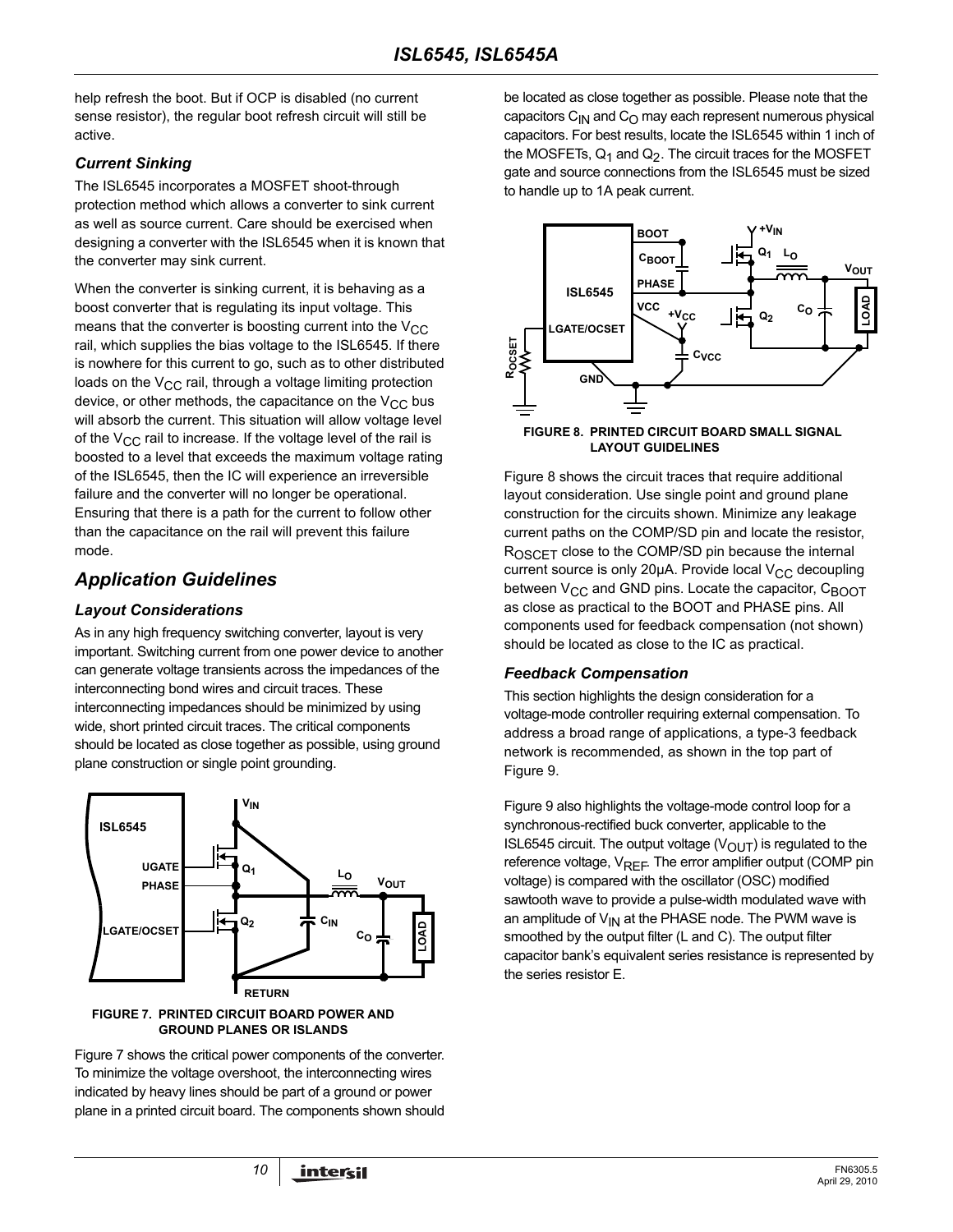

<span id="page-10-0"></span>**FIGURE 9. VOLTAGE-MODE BUCK CONVERTER COMPENSATION DESIGN**

The modulator transfer function is the small-signal transfer function of  $V_{\text{OUT}}/V_{\text{COMP}}$ . This function is dominated by a DC gain, given by d<sub>MAX</sub>V<sub>IN</sub>/V<sub>OSC</sub>, and shaped by the output filter, with a double pole break frequency at  $F_{\text{LC}}$  and a zero at  $F_{\text{CF}}$ . For the purpose of this analysis, L and D represent the channel inductance and its DCR, while C and E represent the total output capacitance and its equivalent series resistance.

$$
F_{LC} = \frac{1}{2\pi \cdot \sqrt{L \cdot C}} \qquad F_{CE} = \frac{1}{2\pi \cdot C \cdot E}
$$
 (EQ. 3)

The compensation network consists of the error amplifier (internal to the ISL6545) and the external R1-R3, C1-C3 components. The goal of the compensation network is to provide a closed loop transfer function with high 0dB crossing frequency ( $F_0$ ; typically 0.1 to 0.3 of  $F_{SW}$ ) and adequate phase margin (better than 45°). Phase margin is the difference between the closed loop phase at  $F<sub>0dB</sub>$  and 180°. The equations that follow relate the compensation network's poles, zeros and gain to the components (R1, R2, R3, C1, C2, and C3) in Figure [9.](#page-10-0) Use the following guidelines for locating the poles and zeros of the compensation network:

1. Select a value for R1 (1kΩ to 5kΩ, typically). Calculate value for R2 for desired converter bandwidth  $(F_0)$ . If setting the output voltage via an offset resistor connected to the FB pin, Ro in Figure [9,](#page-10-0) the design procedure can be followed as presented.

$$
R2 = \frac{V_{OSC} \cdot R1 \cdot F_0}{d_{MAX} \cdot V_{IN} \cdot F_{LC}}
$$
 (EQ.4)

2. Calculate C1 such that  $F_{Z1}$  is placed at a fraction of the  $F_{LC}$ , at 0.1 to 0.75 of  $F_{LC}$  (to adjust, change the 0.5 factor to desired number). The higher the quality factor of the output filter and/or the higher the ratio  $F_{CE}/F_{LC}$ , the lower the  $F_{Z1}$ frequency (to maximize phase boost at  $F<sub>L</sub>$ ).

$$
C1 = \frac{1}{2\pi \cdot R2 \cdot 0.5 \cdot F_{LC}}
$$
 (EQ. 5)

3. Calculate C2 such that  $F_{P1}$  is placed at  $F_{CF}$ .

$$
C2 = \frac{C1}{2\pi \cdot R2 \cdot C1 \cdot F_{CE} - 1}
$$
 (EQ. 6)

4. Calculate R3 such that  $F_{Z2}$  is placed at  $F_{LC}$ . Calculate C3 such that  $F_{P2}$  is placed below  $F_{SW}$  (typically, 0.5 to 1.0 times  $F_{SW}$ ).  $F_{SW}$  represents the switching frequency. Change the numerical factor to reflect desired placement of this pole. Placement of  $F_{P2}$  lower in frequency helps reduce the gain of the compensation network at high frequency, in turn reducing the HF ripple component at the COMP pin and minimizing resultant duty cycle jitter.

R3 = 
$$
\frac{R1}{F_{SW}} - 1
$$
 C3 =  $\frac{1}{2\pi \cdot R3 \cdot 0.7 \cdot F_{SW}}$  (EQ. 7)

It is recommended a mathematical model is used to plot the loop response. Check the loop gain against the error amplifier's open-loop gain. Verify phase margin results and adjust as necessary. The equations shown in Equations [8](#page-10-1)  and [9](#page-10-2) describe the frequency response of the modulator  $(G_{MOD})$ , feedback compensation  $(G_{FB})$  and closed-loop response  $(G_{Cl})$ :

$$
G_{MOD}(f) = \frac{d_{MAX} \cdot V_{IN}}{V_{OSC}} \cdot \frac{1 + s(f) \cdot E \cdot C}{1 + s(f) \cdot (E + D) \cdot C + s^{2}(f) \cdot L \cdot C}
$$

<span id="page-10-1"></span>
$$
G_{FB}(f) = \frac{1 + s(f) \cdot R2 \cdot C1}{s(f) \cdot R1 \cdot (C1 + C2)} \cdot (EQ. 8)
$$
  
 
$$
\cdot \frac{1 + s(f) \cdot (R1 + R3) \cdot C3}{(1 + s(f) \cdot R3 \cdot C3) \cdot (1 + s(f) \cdot R2 \cdot (\frac{C1 \cdot C2}{C1 + C2}))}
$$

$$
G_{CL}(f) = G_{MOD}(f) \cdot G_{FB}(f) \qquad \text{where, } s(f) = 2\pi \cdot f \cdot j
$$

#### **COMPENSATION BREAK FREQUENCY EQUATIONS**

<span id="page-10-2"></span>
$$
F_{Z1} = \frac{1}{2\pi \cdot R2 \cdot C1} \qquad F_{P1} = \frac{1}{2\pi \cdot R2 \cdot \frac{C1 \cdot C2}{C1 + C2}}
$$
  
\n
$$
F_{Z2} = \frac{1}{2\pi \cdot (R1 + R3) \cdot C3} \qquad F_{P2} = \frac{1}{2\pi \cdot R3 \cdot C3}
$$
  
\n(EQ. 9)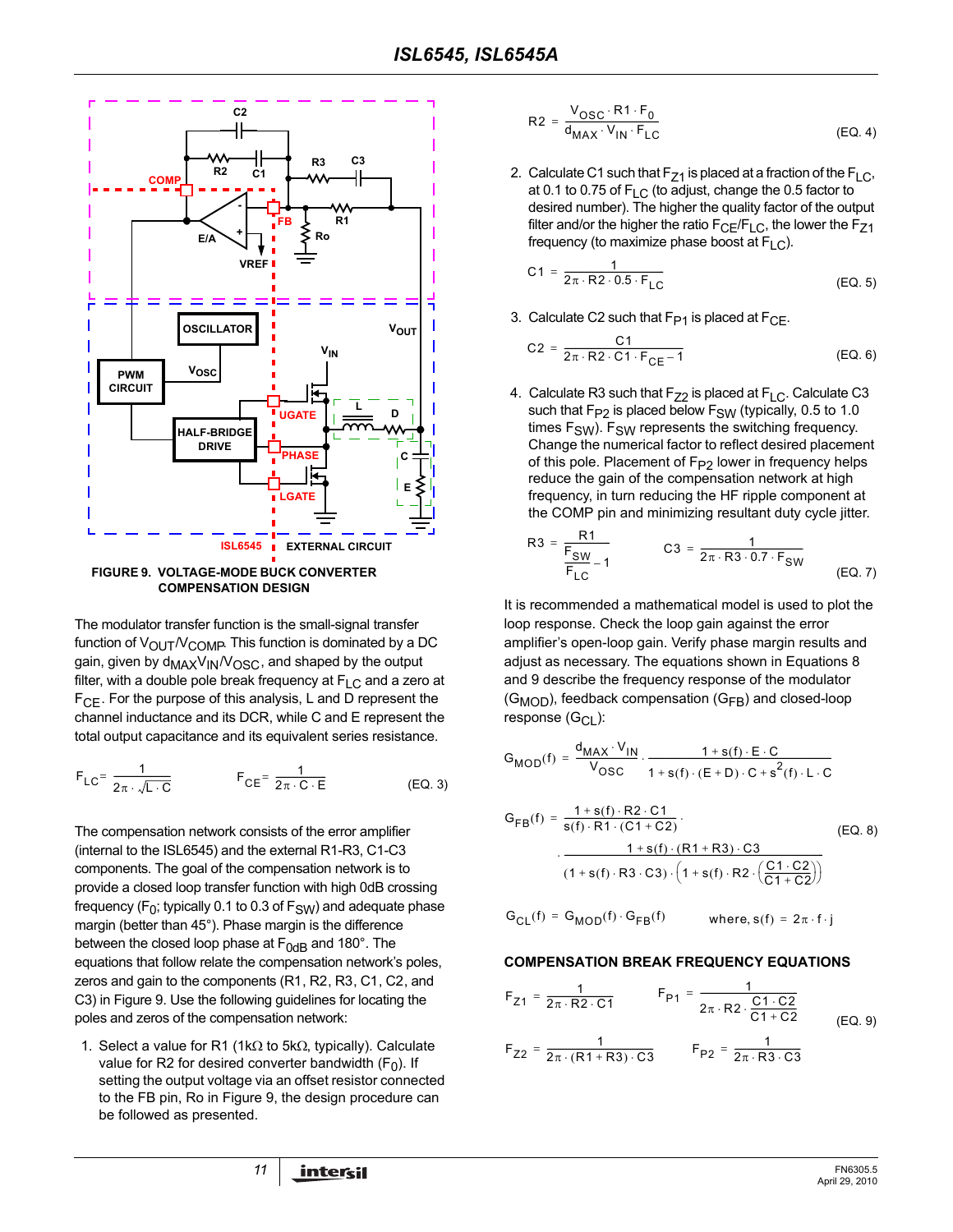Figure [10](#page-11-1) shows an asymptotic plot of the DC/DC converter's gain vs frequency. The actual Modulator Gain has a high gain peak dependent on the quality factor (Q) of the output filter, which is not shown. Using the above guidelines should yield a compensation gain similar to the curve plotted. The open loop error amplifier gain bounds the compensation gain. Check the compensation gain at  $F_{P2}$  against the capabilities of the error amplifier. The closed loop gain,  $G_{Cl}$ , is constructed on the log-log graph of Figure [10](#page-11-1) by adding the modulator gain, G<sub>MOD</sub> (in  $dB$ ), to the feedback compensation gain,  $G_{FB}$  (in dB). This is equivalent to multiplying the modulator transfer function and the compensation transfer function and then plotting the resulting gain.



<span id="page-11-1"></span>**FIGURE 10. ASYMPTOTIC BODE PLOT OF CONVERTER GAIN**

A stable control loop has a gain crossing with close to a -20dB/decade slope and a phase margin greater than 45°. Include worst case component variations when determining phase margin. The mathematical model presented makes a number of approximations and is generally not accurate at frequencies approaching or exceeding half the switching frequency. When designing compensation networks, select target crossover frequencies in the range of 10% to 30% of the switching frequency, F<sub>SW</sub>.

This is just one method to calculate compensation components; there are variations of the above equations. The error amp is similar to that on other Intersil regulators, so existing tools can be used here as well. Special consideration is needed if the size of a ceramic output capacitance in parallel with bulk capacitors gets too large; the calculation needs to model them both separately (attempting to combine two different capacitors types into one composite component model may not work properly; a special tool may be needed; contact your local Intersil person for assistance).

# *Component Selection Guidelines*

## *Output Capacitor Selection*

An output capacitor is required to filter the output and supply the load transient current. The filtering requirements are a function of the switching frequency and the ripple current.

The load transient requirements are a function of the slew rate (di/dt) and the magnitude of the transient load current. These requirements are generally met with a mix of capacitors and careful layout.

Modern components and loads are capable of producing transient load rates above 1A/ns. High frequency capacitors initially supply the transient and slow the current load rate seen by the bulk capacitors. The bulk filter capacitor values are generally determined by the ESR (Effective Series Resistance) and voltage rating requirements rather than actual capacitance requirements.

High frequency decoupling capacitors should be placed as close to the power pins of the load as physically possible. Be careful not to add inductance in the circuit board wiring that could cancel the usefulness of these low inductance components. Consult with the manufacturer of the load on specific decoupling requirements.

Use only specialized low-ESR capacitors intended for switching-regulator applications for the bulk capacitors. The bulk capacitor's ESR will determine the output ripple voltage and the initial voltage drop after a high slew-rate transient. An aluminum electrolytic capacitor's ESR value is related to the case size with lower ESR available in larger case sizes. However, the Equivalent Series Inductance (ESL) of these capacitors increases with case size and can reduce the usefulness of the capacitor to high slew-rate transient loading. Unfortunately, ESL is not a specified parameter. Work with your capacitor supplier and measure the capacitor's impedance with frequency to select a suitable component. In most cases, multiple electrolytic capacitors of small case size perform better than a single large case capacitor.

## <span id="page-11-0"></span>*Output Inductor Selection*

The output inductor is selected to meet the output voltage ripple requirements and minimize the converter's response time to the load transient. The inductor value determines the converter's ripple current and the ripple voltage is a function of the ripple current. The ripple voltage and current are approximated by the equations shown in Equation [10](#page-11-2):

<span id="page-11-2"></span>
$$
\Delta I = \frac{V_{IN} - V_{OUT}}{Fsw \times L} \times \frac{V_{OUT}}{V_{IN}} \qquad \Delta V_{OUT} = \Delta I \times ESR \qquad (EQ. 10)
$$

Increasing the value of inductance reduces the ripple current and voltage. However, the large inductance values reduce the converter's response time to a load transient.

One of the parameters limiting the converter's response to a load transient is the time required to change the inductor current. Given a sufficiently fast control loop design, the ISL6545 will provide either 0% or 100% duty cycle in response to a load transient. The response time is the time required to slew the inductor current from an initial current value to the transient current level. During this interval the difference between the inductor current and the transient current level must be supplied by the output capacitor.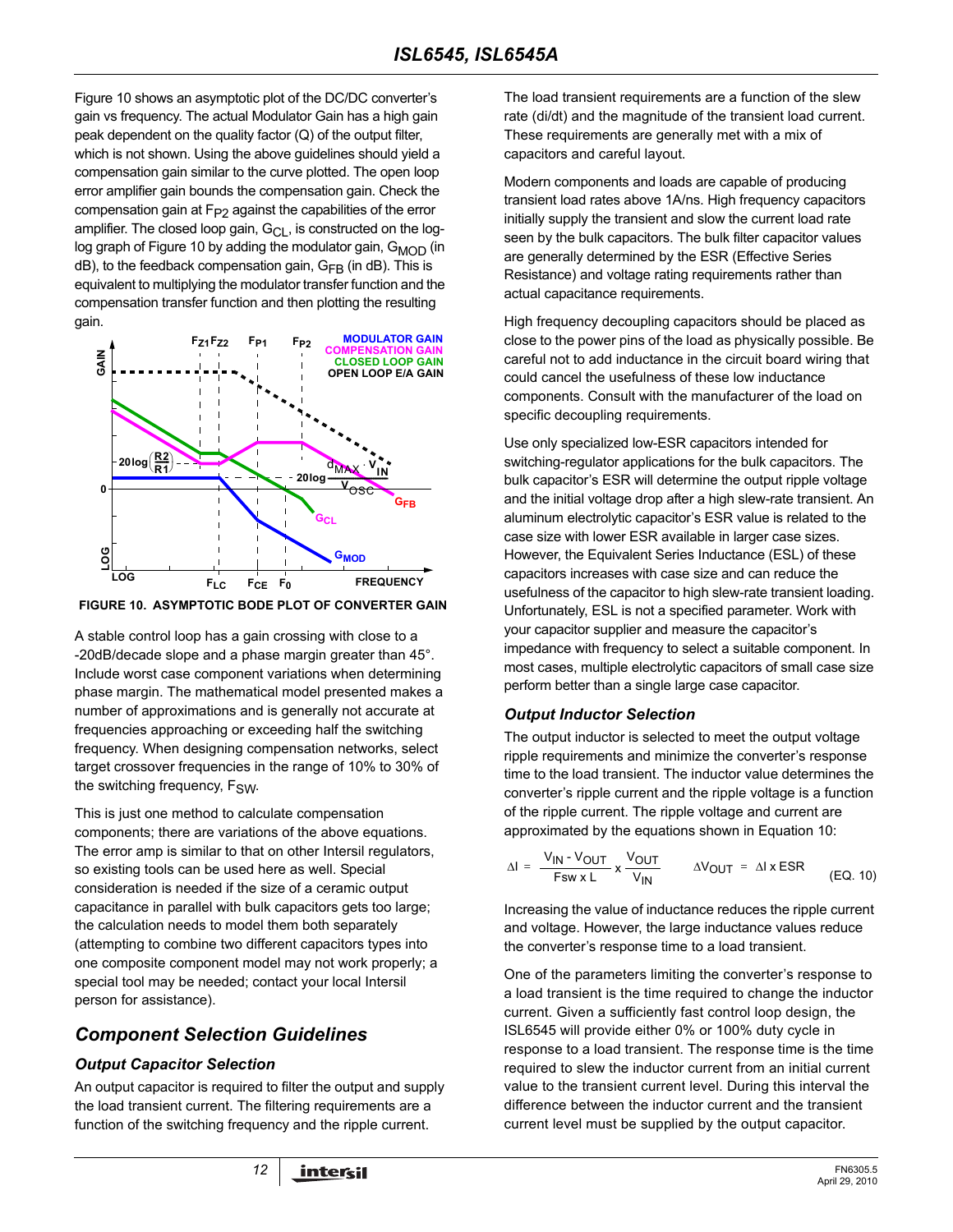Minimizing the response time can minimize the output capacitance required.

The response time to a transient is different for the application of load and the removal of load. The equations in Equation [11](#page-12-0) give the approximate response time interval for application and removal of a transient load:

$$
t_{RISE} = \frac{L \times I_{TRAN}}{V_{IN} - V_{OUT}} \qquad t_{FALL} = \frac{L \times I_{TRAN}}{V_{OUT}} \qquad (EQ. 11)
$$

where:  $I_{TRAN}$  is the transient load current step,  $t_{RISE}$  is the response time to the application of load, and  $t_{FA|l}$  is the response time to the removal of load. The worst case response time can be either at the application or removal of load. Be sure to check both of these equations at the minimum and maximum output levels for the worst case response time.

#### *Input Capacitor Selection*

Use a mix of input bypass capacitors to control the voltage overshoot across the MOSFETs. Use small ceramic capacitors for high frequency decoupling and bulk capacitors to supply the current needed each time  $Q_1$  turns on. Place the small ceramic capacitors physically close to the MOSFETs and between the drain of  $Q_1$  and the source of  $Q_2$ .

The important parameters for the bulk input capacitor are the voltage rating and the RMS current rating. For reliable operation, select the bulk capacitor with voltage and current ratings above the maximum input voltage and largest RMS current required by the circuit. The capacitor voltage rating should be at least 1.25x greater than the maximum input voltage and a voltage rating of 1.5x is a conservative guideline. The RMS current rating requirement for the input capacitor of a buck regulator is approximately 1/2 the DC load current.

For a through-hole design, several electrolytic capacitors may be needed. For surface mount designs, solid tantalum capacitors can also be used, but caution must be exercised with regard to the capacitor surge current rating. These capacitors must be capable of handling the surge current at power-up. Some capacitor series available from reputable manufacturers are surge current tested.

## *MOSFET Selection/Considerations*

The ISL6545 requires 2 N-Channel power MOSFETs. These should be selected based upon  $r_{DS(ON)}$ , gate supply requirements, and thermal management requirements.

In high-current applications, the MOSFET power dissipation, package selection and heatsink are the dominant design factors. The power dissipation includes two loss components; conduction loss and switching loss. The conduction losses are the largest component of power dissipation for both the upper and the lower MOSFETs. These losses are distributed between the two MOSFETs according to duty factor. The switching losses seen when sourcing current will be different from the

<span id="page-12-0"></span>switching losses seen when sinking current. When sourcing current, the upper MOSFET realizes most of the switching losses. The lower switch realizes most of the switching losses when the converter is sinking current (see the equations in Equation [12\)](#page-12-1). These equations assume linear voltage-current transitions and do not adequately model power loss due the reverse-recovery of the upper and lower MOSFET's body diode. The gate-charge losses are dissipated by the ISL6545 and don't heat the MOSFETs. However, large gate-charge increases the switching interval, t<sub>SW</sub> which increases the MOSFET switching losses. Ensure that both MOSFETs are within their maximum junction temperature at high ambient temperature by calculating the temperature rise according to package thermal-resistance specifications. A separate heatsink may be necessary depending upon MOSFET power, package type, ambient temperature and air flow.

Losses while Sourcing Current

$$
P_{\text{UPPER}} = 10^{2} \times r_{\text{DS}(\text{ON})} \times D + \frac{1}{2} \cdot 10 \times V_{\text{IN}} \times t_{\text{SW}} \times F_{\text{S}}
$$
  
 
$$
P_{\text{LOWER}} = 10^{2} \times r_{\text{DS}(\text{ON})} \times (1 - D)
$$

Losses while Sinking Current

 $P_{\text{UPPER}} = 10^2$  x  $r_{DS(ON)}$  x D

$$
P_{LOWER} = 10^{2} \times r_{DS(ON)} \times (1 - D) + \frac{1}{2} \cdot 10 \times V_{IN} \times t_{SW} \times F_{S}
$$
  
Where: D is the duty cycle =  $V_{OUT} / V_{IN}$ ,

 $t_{SW}$  is the combined switch ON and OFF time, and F<sub>SW</sub> is the switching frequency.

When operating with a 12V power supply for VCC (or down to a minimum supply voltage of 6.5V), a wide variety of N-MOSFETs can be used. Check the absolute maximum VGS rating for both MOSFETs; it needs to be above the highest VCC voltage allowed in the system; that usually means a 20V VGS rating (which typically correlates with a 30V VDS maximum rating). Low threshold transistors (around 1V or below) are not recommended, for the reasons explained in the next paragraph.

For 5V only operation, given the reduced available gate bias voltage (5V), logic-level transistors should be used for both N-MOSFETs. Look for rDS(ON) ratings at 4.5V. Caution should be exercised with devices exhibiting very low VGS(ON) characteristics. The shoot-through protection present aboard the ISL6545 may be circumvented by these MOSFETs if they have large parasitic impedences and/or capacitances that would inhibit the gate of the MOSFET from being discharged below its threshold level before the complementary MOSFET is turned on. Also avoid MOSFETs with excessive switching times; the circuitry is expecting transitions to occur in under 50ns or so.

<span id="page-12-1"></span>(EQ. 12)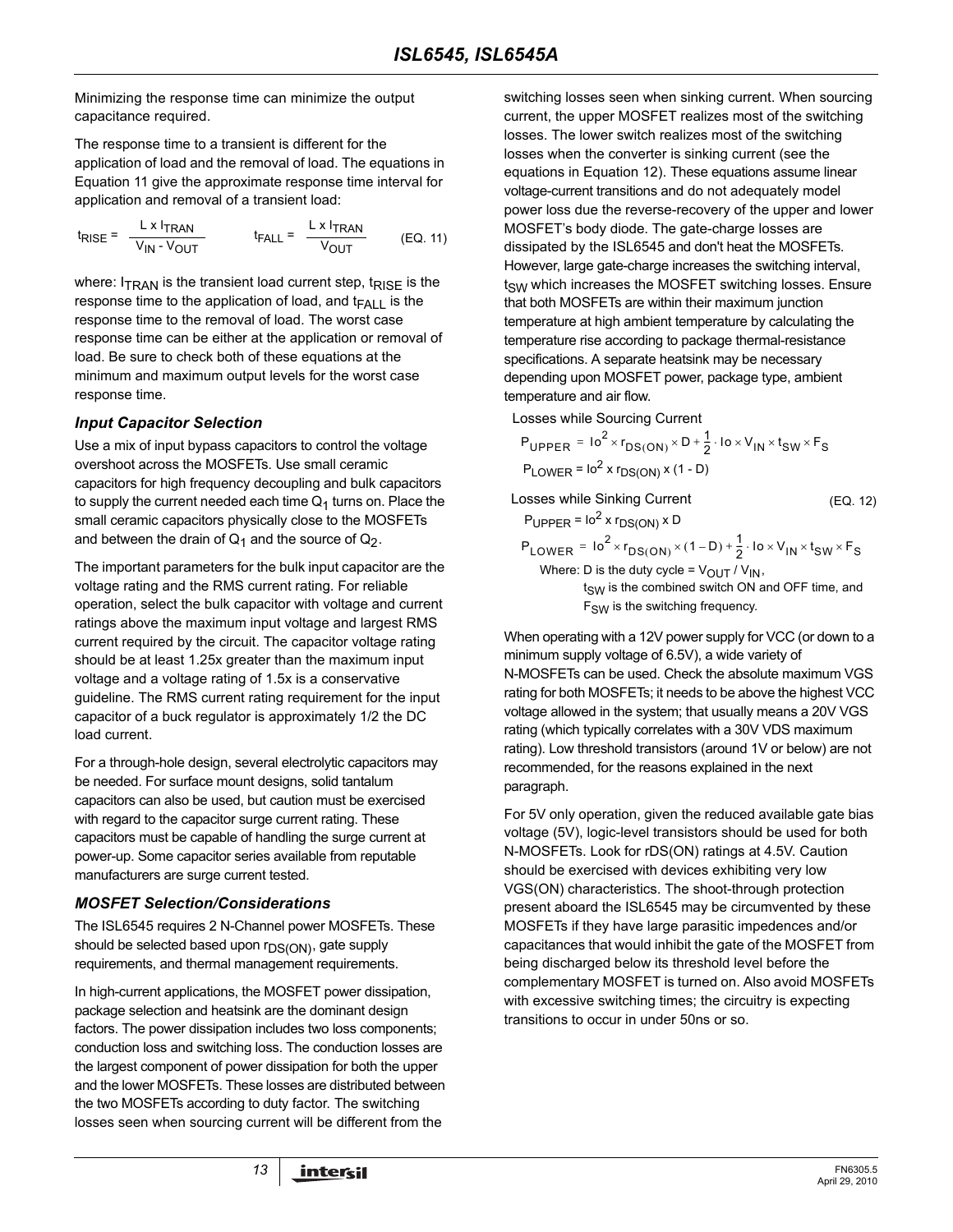

**FIGURE 11. UPPER GATE DRIVE BOOTSTRAP**

#### <span id="page-13-0"></span>*BOOTSTRAP Considerations*

Figure [11](#page-13-0) shows the upper gate drive (BOOT pin) supplied by a bootstrap circuit from  $V_{CC}$ . The boot capacitor,  $C_{BODT}$ , develops a floating supply voltage referenced to the PHASE pin. The supply is refreshed to a voltage of  $V_{CC}$  less the boot diode drop  $(V_D)$  each time the lower MOSFET,  $Q_2$ , turns on. Check that the voltage rating of the capacitor is above the maximum  $V_{CC}$  voltage in the system; a 16V rating should be sufficient for a 12V system. A value of 0.1µF is typical for many systems driving single MOSFETs.

If  $V_{CC}$  is 12V, but  $V_{IN}$  is lower (such as 5V), then another option is to connect the BOOT pin to 12V, and remove the BOOT cap (although, you may want to add a local cap from BOOT to GND). This will make the UGATE  $V_{GS}$  voltage equal to (12V -  $5V = 7V$ ). That should be high enough to drive most MOSFETs, and low enough to improve the efficiency slightly. Do **NOT** leave the BOOT pin open, and try to get the same effect by driving BOOT through  $V_{CC}$  and the internal diode; this path is not designed for the high current pulses that will result.

For low  $V_{CC}$  voltage applications where efficiency is very important, an external BOOT diode (in parallel with the internal one) may be considered. The external diode drop has to be lower than the internal one; the resulting higher  $V_{G-S}$  of the upper FET will lower its  $r_{DS(ON)}$ . The modest gain in efficiency should be balanced against the extra cost and area of the external diode.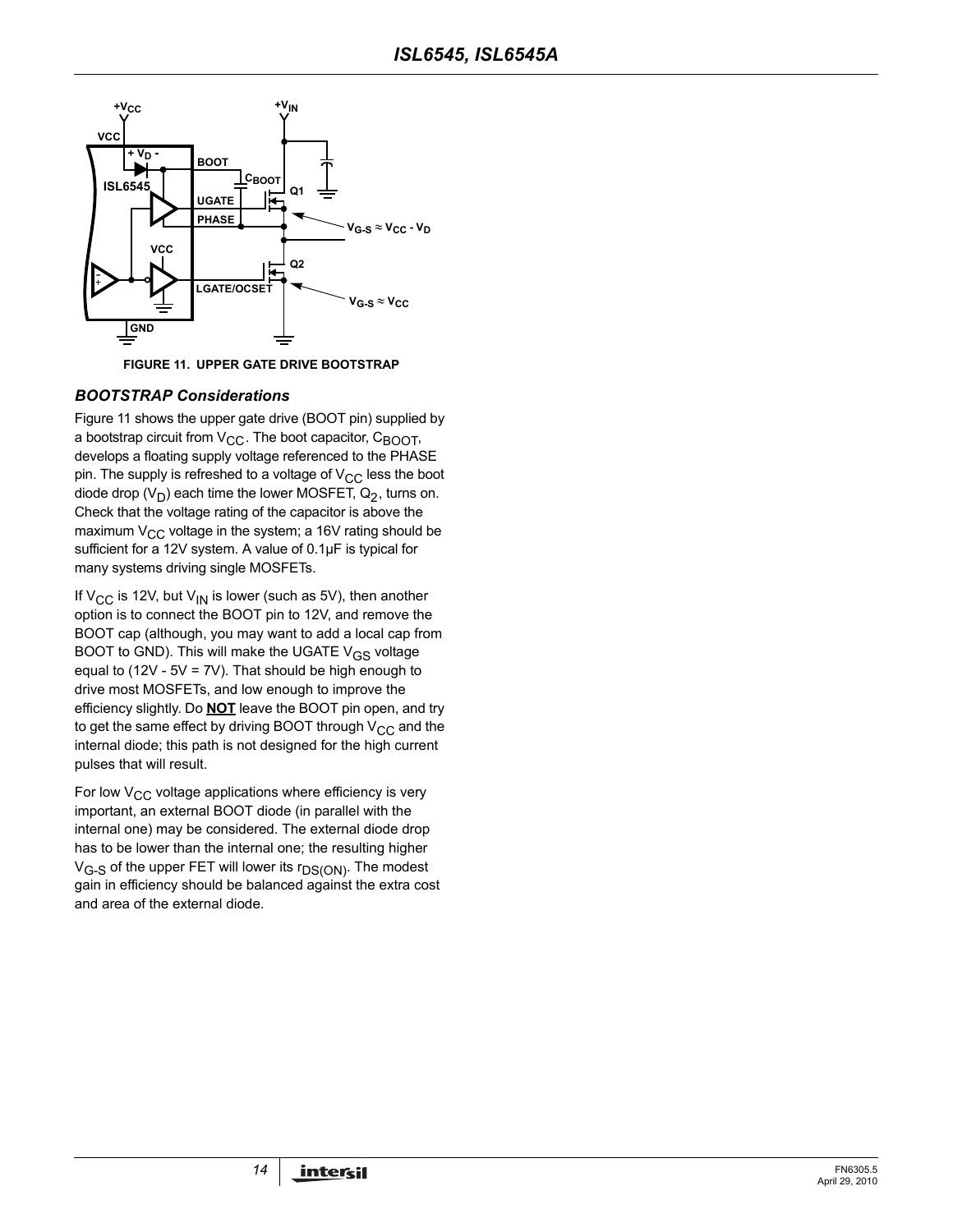# *Dual Flat No-Lead Plastic Package (DFN)*



**FOR ODD TERMINAL/SIDE**

#### **L10.3x3C**

**10 LEAD DUAL FLAT NO-LEAD PLASTIC PACKAGE**

|                | <b>MILLIMETERS</b>                         |                |              |     |
|----------------|--------------------------------------------|----------------|--------------|-----|
| <b>SYMBOL</b>  | <b>MIN</b><br><b>NOMINAL</b><br><b>MAX</b> |                | <b>NOTES</b> |     |
| A              | 0.85                                       | 0.90           | 0.95         |     |
| A <sub>1</sub> |                                            |                | 0.05         |     |
| A <sub>3</sub> |                                            | 0.20 REF       |              |     |
| b              | 0.20                                       | 5, 8           |              |     |
| D              |                                            |                |              |     |
| D <sub>2</sub> | 2.33<br>2.38                               |                | 2.43         | 7,8 |
| E              | 3.00 BSC                                   |                |              |     |
| E <sub>2</sub> | 1.59                                       | 7,8            |              |     |
| e              | 0.50 BSC                                   |                |              |     |
| k              | 0.20                                       |                |              |     |
| L              | 0.35                                       | 0.40           | 0.45         | 8   |
| N              |                                            | $\overline{2}$ |              |     |
| Nd             |                                            | 3              |              |     |

NOTES:

- 1. Dimensioning and tolerancing conform to ASME Y14.5-1994.
- 2. N is the number of terminals.
- 3. Nd refers to the number of terminals on D.
- 4. All dimensions are in millimeters. Angles are in degrees.
- 5. Dimension b applies to the metallized terminal and is measured between 0.15mm and 0.30mm from the terminal tip.
- 6. The configuration of the pin #1 identifier is optional, but must be located within the zone indicated. The pin #1 identifier may be either a mold or mark feature.
- 7. Dimensions D2 and E2 are for the exposed pads which provide improved electrical and thermal performance.
- 8. Nominal dimensions are provided to assist with PCB Land Pattern Design efforts, see Intersil Technical Brief TB389.
- 9. COMPLIANT TO JEDEC MO-229-WEED-3 except for dimensions E2 & D2.

Rev. 1 4/06